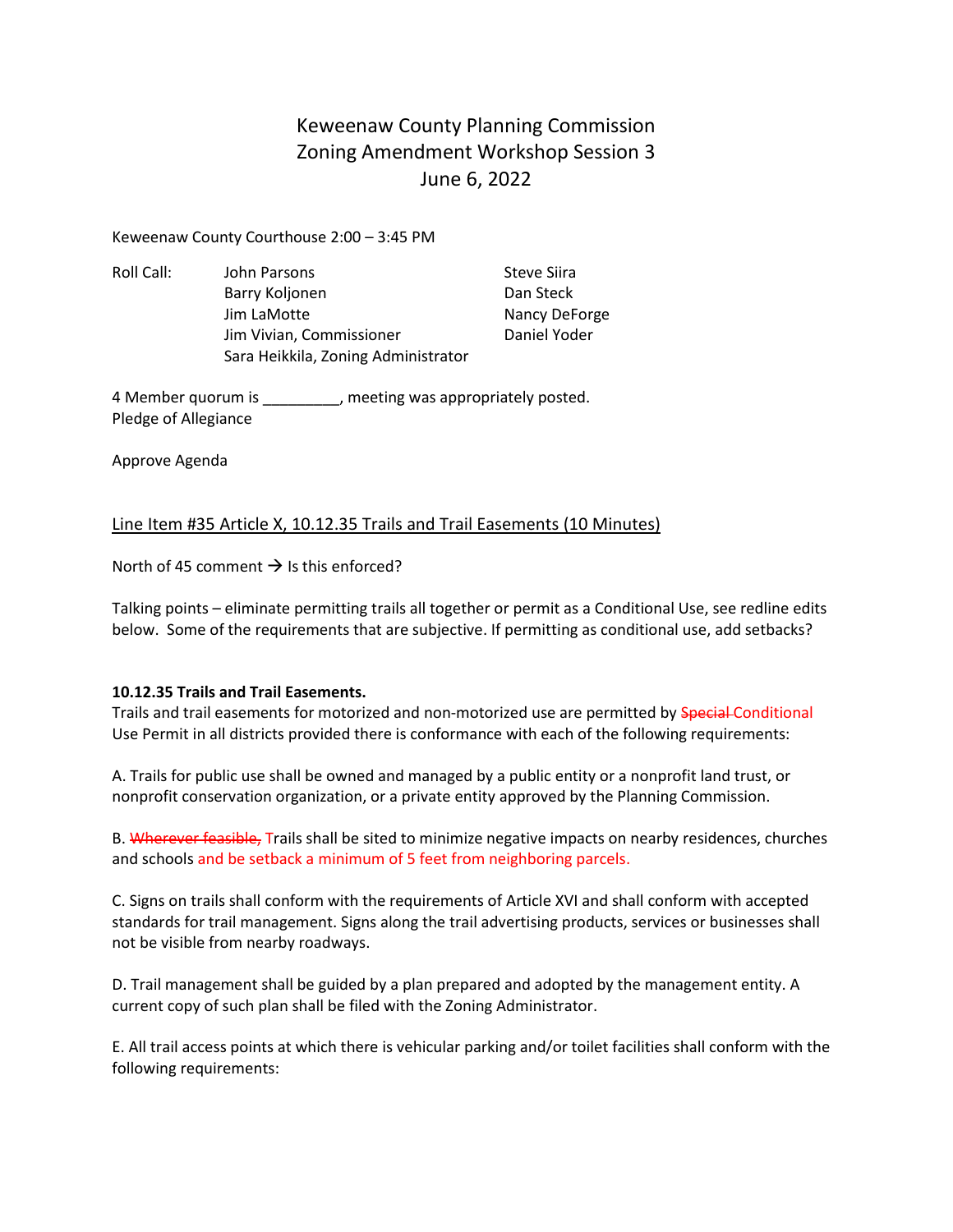1. No building, structure (except for flagpoles), or parking lot shall be located within thirty (30) feet of a residentially zoned parcel or use.

2. All buildings and structures shall be designed to be compatible with the character of the surrounding area.

3. Off-street parking shall be screened from adjacent residential uses or Districts per the requirements of Article XIV.

4. The outdoor storage of trash or rubbish shall be screened per the requirements of Section 15.5.3.

5. The property shall be suitably landscaped per the requirements of Article XV.

6. Signs shall conform with the requirements of Article XVI.

#### Line Item #17 Article VII, 7.9.1 Accessory Uses and Structures (20 Minutes)

#### **7.9.1 General Standards:**

A. Subordinate to Principal Use: Accessory uses and structures must be subordinate to the principal use and structure on the subject lot in terms of area, extent and purpose.

B. Time of Establishment: Accessory structures must be constructed in conjunction with or after the principal building, and may not be constructed prior to the construction of the principal building, except as provided in 1., 2. and 3. below. Accessory uses may be established no earlier than the commencement of the principal use, except as provided in 1., 2. and 3. below.

1. A permitted accessory structure may be erected following receipt of a Zoning Permit, and following receipt of a Zoning Permit and Building Permit for the construction of a permitted principal structure on the lot. On parcels of 5 acres or more a permitted accessory structure may be built without a principal structure provided the accessory structure is set back at least 100 feet from any road rightofway or property line.

2. Bona fide agricultural accessory structures can be erected independent of a permitted principal structure in the AG district.

3. A permitted accessory structure may be erected prior to the erection of a single family dwelling in the RR-A, RR-B and RS-2 districts provided the accessory structure: a. Has no foundation; b. Is not habitable and in particular has no kitchen or bathroom facilities; and c. The accessory structure is not more than 200 square feet or more than one story in height.

C. If a garage or other accessory structure is built before a dwelling, where permitted above, the building footprint for the dwelling must be established prior to determining the size of the accessory structure, and before a Zoning Permit can be issued. The permitted single family dwelling which the accessory structure is to accompany, shall be erected within two (2) years as required in Section 18.8.5.

D. No garage or other accessory structure may be used as a dwelling before or after a principal structure is erected.

 $\rightarrow$  Item B regarding time of establishment, try to make things easier for residents building in phases. The General Standards are very restrictive.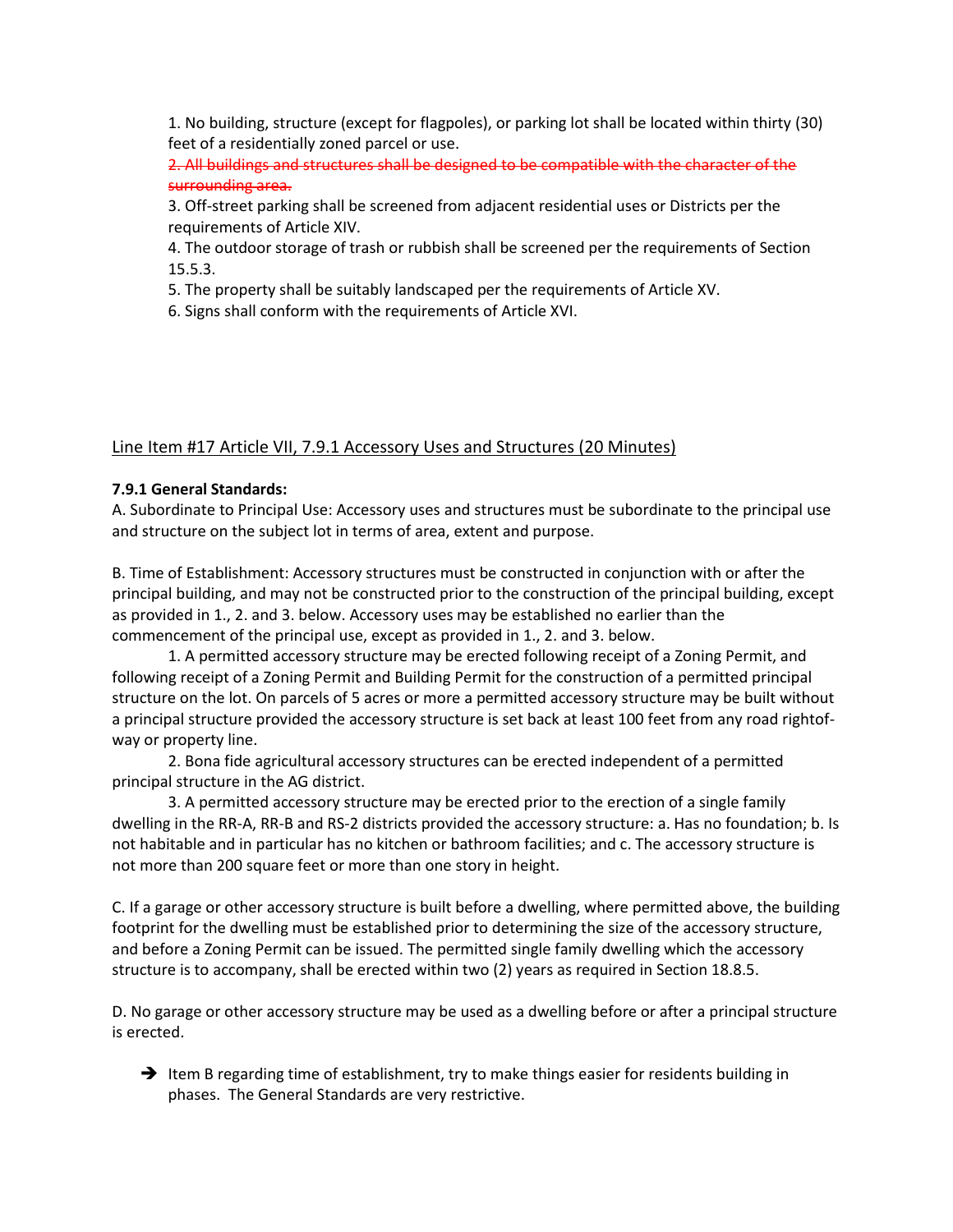# Line Item #18 Article VII, 7.9.5 Open Storage (10 Minutes)

### **7.9.5 Open Storage:**

A. Major recreational equipment such as utility trailers, boat trailers, boats, recreational vehicles and similar major recreational equipment may be stored in the open on any lot having a principle structure subject to the following:

1. Dead storage only is allowable and no connection to any permanent power, water or sewer facilities is allowed.

2. Such equipment shall not be used for human occupancy nor used as business, recreational or housekeeping purposes.

3. Such equipment must be in usable and in safe condition for use except for periods when necessary repairs or alterations are being conducted.

4. Said equipment shall be stored in the side or rear yard provided accessory building setbacks are met, unless it is stored in an existing garage or carport.

5. No such equipment shall be parked or stored in such manner or in such location in the lot or parcel as to create a dangerous or unsafe condition.

B. Major recreational equipment such as utility trailers, boat trailers, boats, recreational vehicles and similar major recreational equipment may be stored in the open on any lot in AG, ED and TR which does not have a principle structure subject to the following: Only one (1) recreational vehicle may be stored on parcels up to five (5) acres. A maximum of four (4) recreational vehicles may be stored on parcels larger than five (5) acres.

North of 45 comment: Review and identify issues – revise as needed.

### Line Item #19 Article VII, 7.13 Recreational Vehicles (5 Minutes)

### **Section 7.13 Recreational Vehicles**

Except for recreational vehicles in bonafide campgrounds the following shall apply; All recreational vehicles must obtain an approved Recreational Vehicle Permit, adhere to all the required setbacks and comply with all Health Department requirements regarding safe handling of potable water and sewage.

**In Residential Districts,** only one recreational vehicle is allowed on any parcel. A recreational vehicle is not allowed to occupy any parcel for more than ninety (90) days in a calendar year without an "Intent to Build" permit. On parcels two (2) acres or larger a recreational vehicle may remain longer than ninety (90) days with a valid Special Use Permit. (See Section10.12.28)

**In Agriculture, Extraction, and Timber Resource Districts,** only one (1) recreational vehicle is allowed to occupy parcels up to five (5) acres in size, no more than two (2) recreational vehicles are allowed to occupy parcels larger than five (5) acres.

**On Parcels over ten (10) acres** or larger in Residential, Agriculture, Extraction and Timber Resource Districts, a recreational vehicle may remain without a special use permit.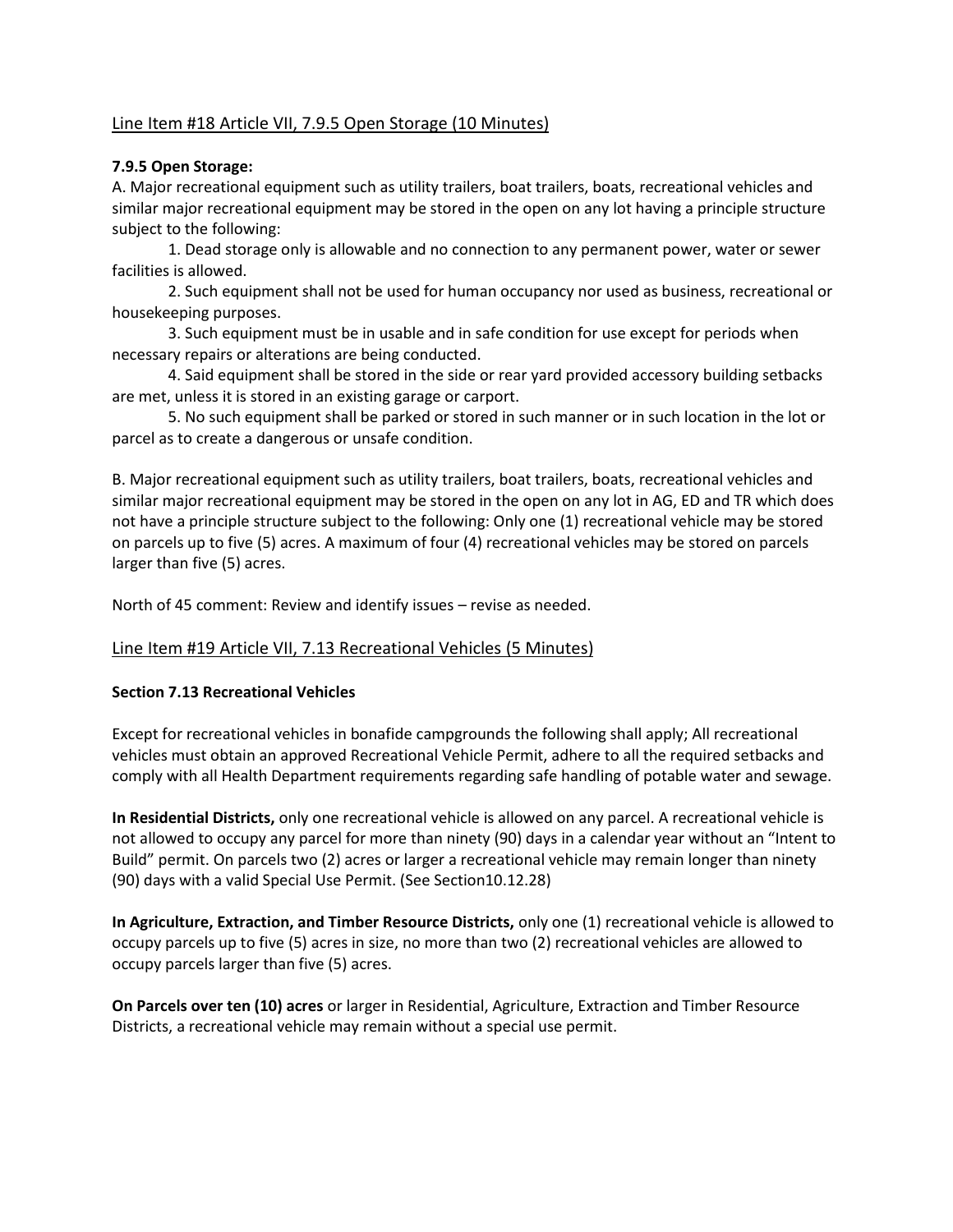**Intent to Build:** The Zoning Administrator may issue an "Intent to Build" Permit to a parcel owner who requests to use a recreational vehicle for temporary dwelling purposes, subject to conformance with the following standards:

1. The purpose of the temporary housing is to provide on-site housing for residents of a lot while a new dwelling is being constructed.

2. The permit is for a period not longer than one (1) year based on evidence presented by the applicant that he/she has a construction plan including WUPDHD approved well, sewage and utilities. The construction plan shall include the foundation and complete building framing within a specified period of time. The permit is valid for one year and may be extended by the Zoning Administrator when the following conditions are met:

a) A good faith effort has been shown;

b) The time extension is reasonably necessary considering the practical difficulties associated with actual construction;

c) Occupancy of the structure being rebuilt is reasonably possible within the time extension;

d) Granting of the time extension to the applicant and other similarly situated parties will not prohibit enforcement of any provisions of this Ordinance, unduly overburden administration and enforcement resources, or adversely affect general health, welfare and safety of adjacent properties or the general community.

3. The lot or parcel is located in any residential district;

4. The performance guarantee pursuant to Section 18.13 is collected and said RV is removed or placed in storage within fifteen (15) days after an occupancy permit is issued.

5. The following additional approvals are obtained:

a) Any applicable permits from the building inspector;

b) Approval of septic system and well from the District Health Department;

c) A driveway permit from the County Road Commission or Michigan Department of Transportation, as applicable.

North of 45 comment: Regulating RV occupancy - makes exceptions to 'Temporary Dwelling' 90 day limits for residents that have an intent to build.

# Line Item #20 Article VII, 7.18 Single Family Dwelling Site (5 Minutes)

North of 45 comment: Is there a minimum size for a SFD? Are tiny houses permitted?

# Line Item #21 Article VII, 7.23 Damaged Buildings (10 Minutes)

### **Section 7.23 DAMAGED BUILDINGS**

Any building or structure that has been partially destroyed by fire, storm, water, or other disaster, or is in such a state of disrepair, as to be declared unsafe or unfit for human occupancy by the proper authority shall either be entirely removed or repaired by the owner within twelve (12) months from the date of the determination or the effective date of this Ordinance. In the interim, the site shall be fenced or otherwise protected and prevented from becoming a nuisance.

North of 45 comment: How is this enforced? Should there be "Refer to township ordinances"? \*Reference Torch Lake Township Law.